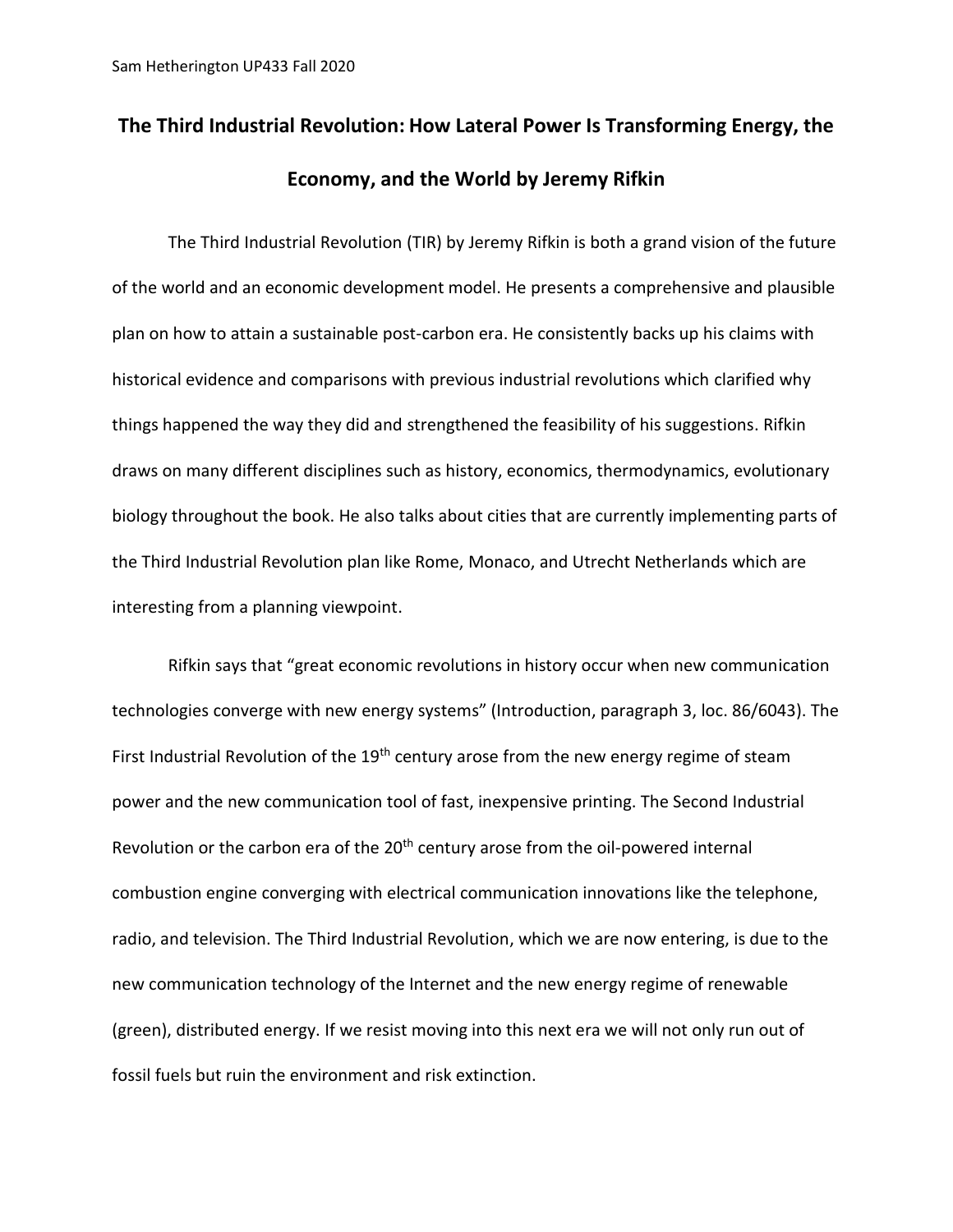The Third Industrial Revolution will fundamentally change every aspect of the way we work and live. The biggest being the transformation from a conventional top-down organization (hierarchal power) of society to one of distributed and collaborative relationships (lateral power). Rifkin uses these words "distributed and collaborative" a LOT. He builds the foundation of his plan on five pillars "(1) Shifting to renewable energy; (2) Transforming the building stock of every continent into micro-power plants to collect renewable energies on site; (3) deploying hydrogen and other storage technologies in every building and throughout the infrastructure to store intermittent energies; (4) using Internet technology to transform the power grid of every continent into an energy-sharing intergrid that acts just like the Internet (when millions of buildings are generating a small amount of energy locally, on site, they can sell surplus back to the grid and share electricity with their continental neighbors); and (5) transitioning the transport fleet to electric plug-in and fuel cell vehicles that can buy and sell electricity on a smart, continental, interactive power grid" (Ch. 2-The Five Pillars of the Third Industrial Revolution, loc. 676/6043). In a nutshell "in the coming era hundreds of millions of people will produce their own green energy in their homes, offices, and factories and share it with each other in an "energy Internet," just like we now create and share information online. The democratization of energy will bring with it a fundamental reordering of human relationships, impacting the very way we conduct business, govern society, educate our children, and engage in civic life." (Introduction, paragraph 4, loc. 80-99/6043).

Rifkin describes the process of implementing his TIR in chapter 3-Turning Theory to Practice*.* Master plan workshops were held consisting of members from leading TIR companies such as IBM, Philips, GE, Siemens, global policy members such as the former secretary of the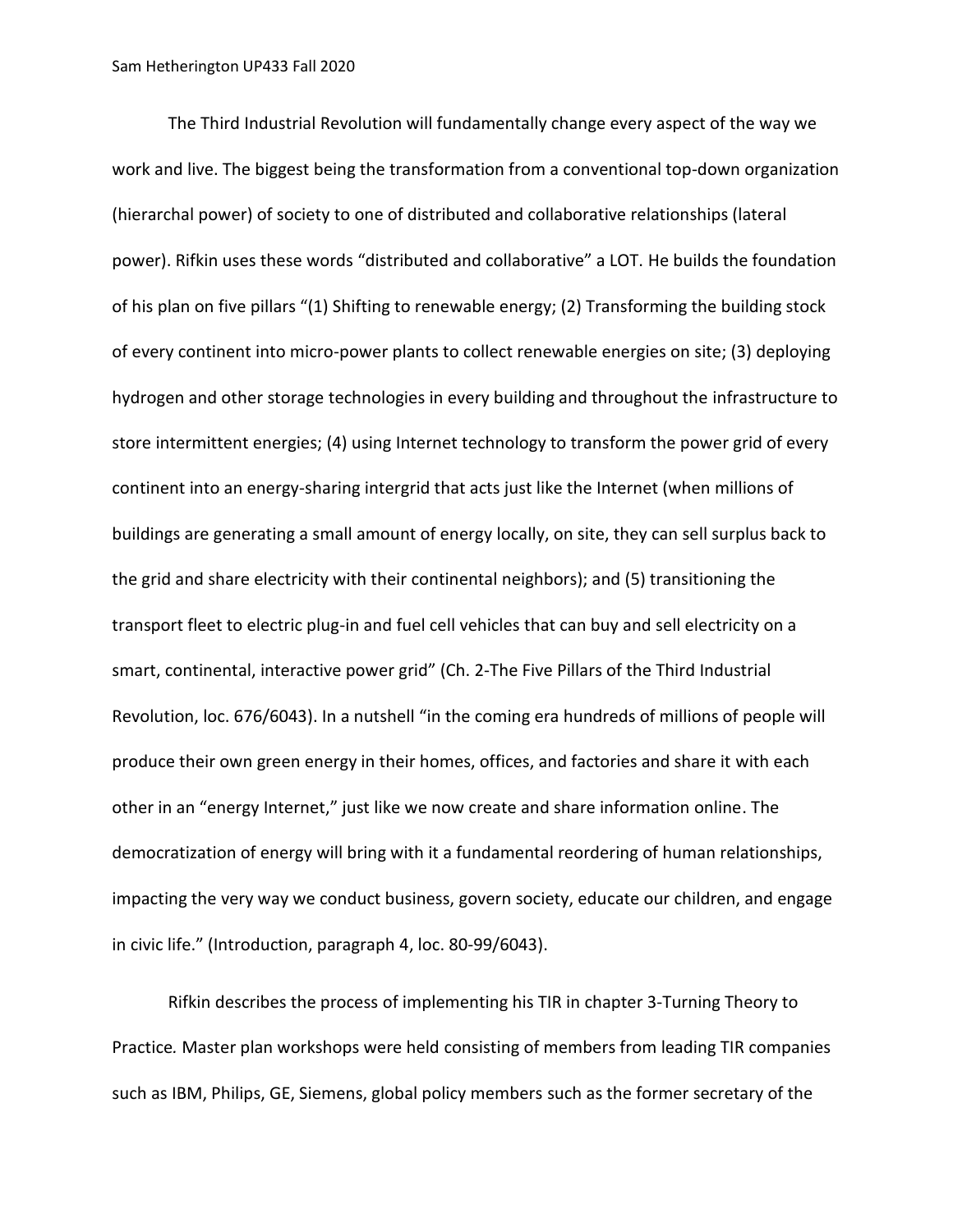California EPA, president of the International Counsel on Clean Transportation, and members of world-renowned green architectural firms and urban planning companies. Plans were drawn up for Monaco, Rome, and Utrecht in Netherlands. Rifkin says that while the First Industrial Revolution favored dense vertical cities and the Second favored decentralized suburban developments, the Third will bring a totally different configuration. The master plans embed the existing urban and suburban spaces inside a biosphere envelope with thousands of biosphere nodes connected by TIR energy, communications, and transport systems, in a network that spans continents (Ch. 3, Preparing Master Plans for the World, paragraph 5, loc. 1470/6043). The goal of the five pillar TIR infrastructure is sustainability. He describes in more detail these biospheres for the Rome plan. This chapter is very planning related and discusses the Roman biosphere being made up of 3 concentric rings; inner historic and residential neighborhoods, an industrial and commercial ring with many open spaces, and an outside ring of agricultural and rural region surrounding the metropolitan city. The biosphere model emphasizes a contiguous relationship with the rings connected by locally generated, renewable energies shared across a smart, distributed electricity grid. The Rome plan includes revitalizing the city core by converting surplus office space and defunct commercial buildings to residential blocks and creating thousands of small public gardens. The industrial circle will be a model of the low-carbon economy with businesses aimed at TIR commerce. Rifkin talks about not only of renewable energy infrastructure and electric cars but also how our dietary choices have a significant impact on a city's ecological footprint. The Rome plan highlights state of the art ecological farming practices and agricultural research centers. All of these innovations are designed to rejuvenate the Roman biosphere and transform the region into a self-sufficient,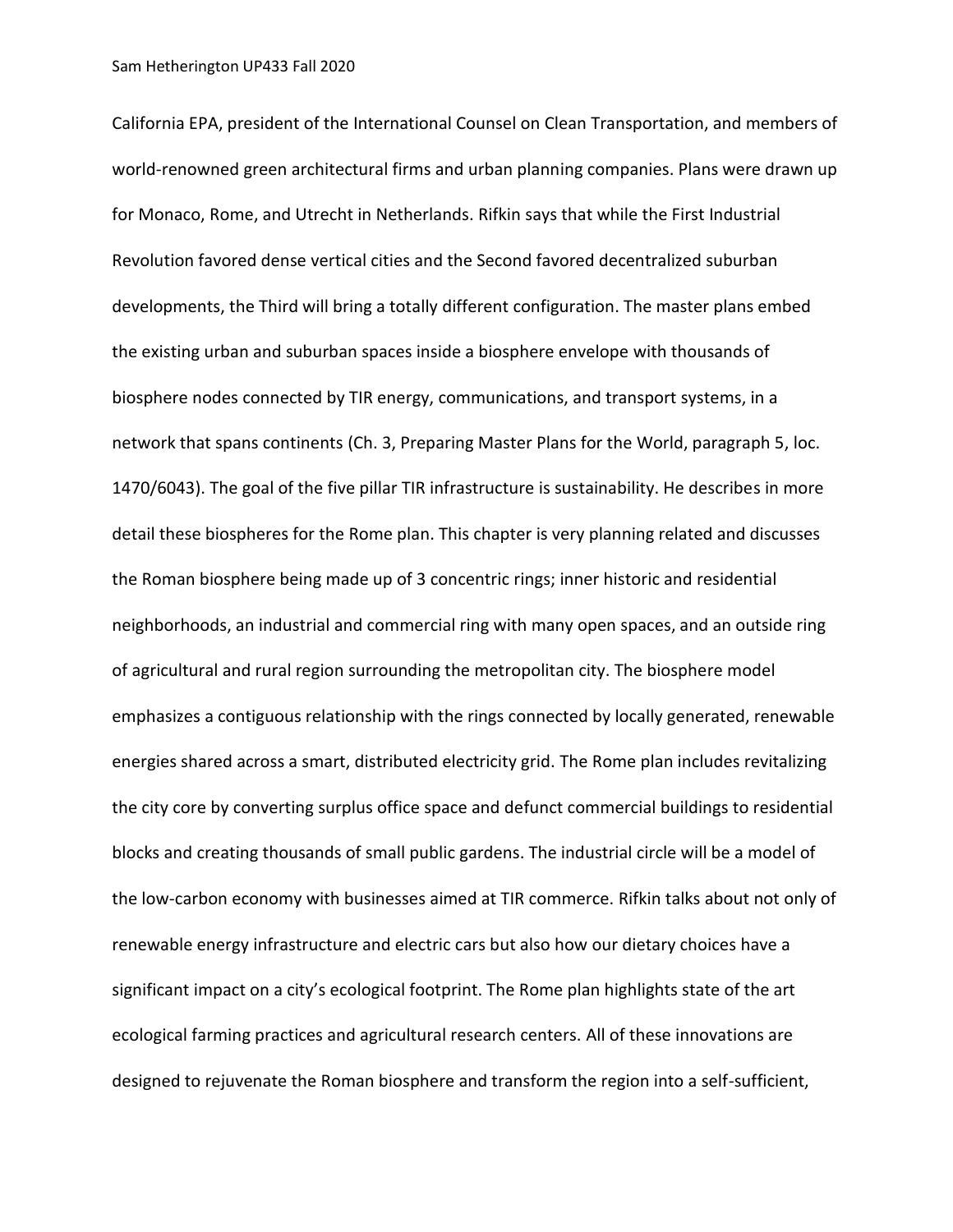sustainable ecosystem that can provide the food and energy to maintain the Roman population.

Rifkin's ideas don't stop at reconceptualizing metropolitan areas and their surrounding regions. His plan reimagines the economy, the education system, the types of jobs we will do, the concept of nations, and the move of society from authoritarian structures to collaborative ones. In the TIR conventional geopolitics that have governed the affairs of nations will give way to emergent biosphere politics of pancontinental civilizations networked together in a global economy. The TIR economy will stress access over ownership and be more intimately attached to sustainability, a sharing economy already beginning with car-sharing services and open source software. The TIR will "transform education from a competitive contest to a collaborative and empathic learning experience…" (Ch. 8, Biosphere Consciousness, paragraph 4, loc. 4327/6043). Even the long-held notions of innate human nature are challenged: Human beings as selfish creatures, continuously in pursuit of an autonomous existence, in the TIR, is replaced by the need for sociability and the quest for community. Technological advances will shrink market employment and instead we will work in the not-for-profit civil society creating social capital. Some parts of the vision seem utopian but other parts are feasible and attainable, especially those relating to renewable energy.

The Third Industrial Revolution is extremely relevant to the planning profession since this vision is a reimagining of human's relationship with our environment in many, many ways. Rifkin specifically called out "engineers, chemists, ecologists, biologists, architects, and urban planners" (Ch. 7, Rediscovering Space and Time, paragraph 22, loc. 4183/6043) as disciplines that will be instrumental in the transformation. The TIR will affect every sector of planning,